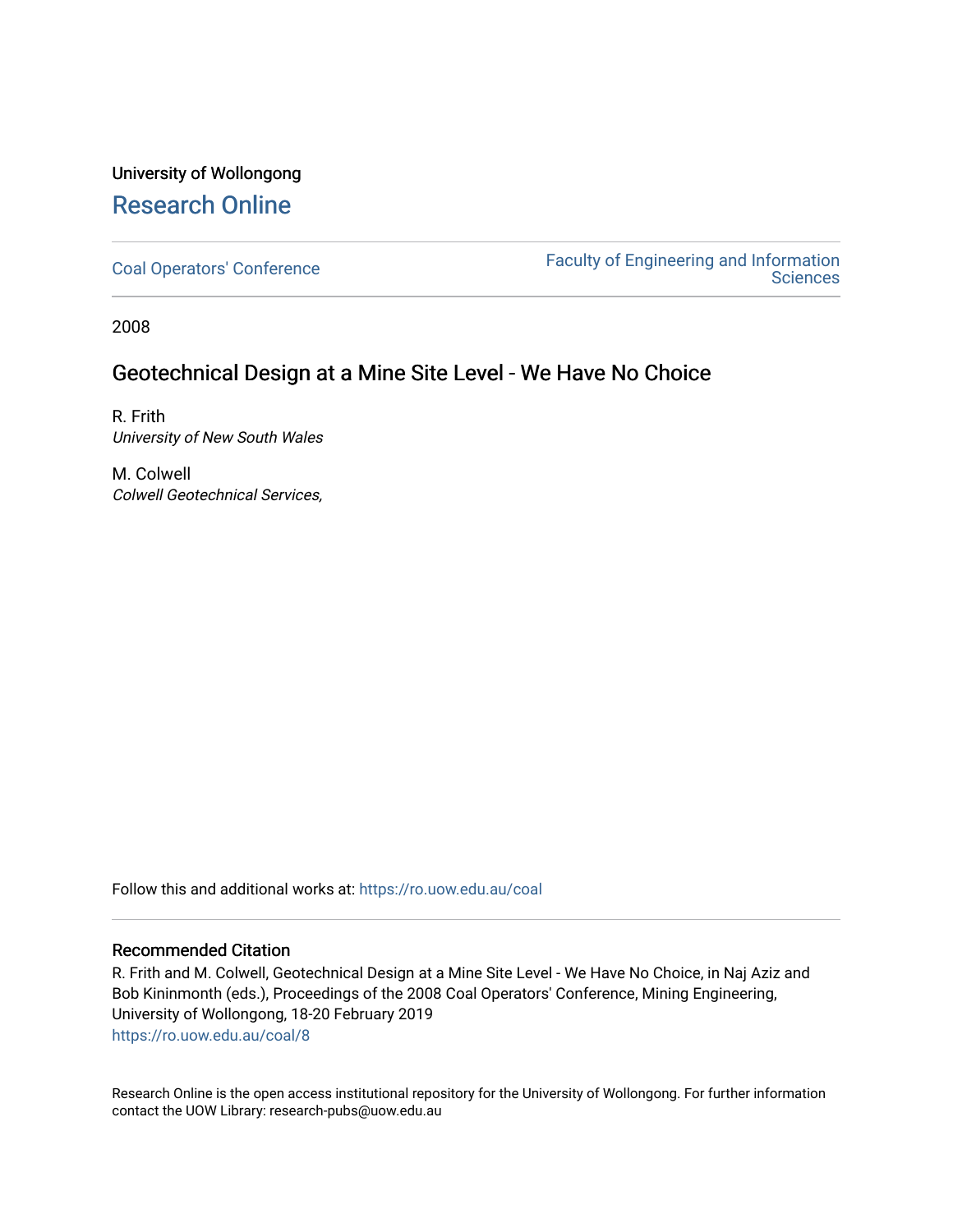# **GEOTECHNICAL DESIGN AT A MINE SITE LEVEL – WE HAVE NO CHOICE**

## **Russell Frith<sup>1</sup> and Mark Colwell<sup>2</sup>**

#### **INTRODUCTION**

It is not that long ago that strata control was the domain of the Under Manager. When the authors joined the Australian Underground Coal Industry in the late 1980's, few if any mines or mining companies employed qualified geotechnical engineers and the determination of roof support rules and coal pillar design for example were done largely within mine management. One only has to look at the list of participants at the various UNSW pillar design and geomechanics courses in the early to mid-1990's to substantiate the above statement.

Geotechnical engineering in the coal industry was seen in a research and consulting role at that time, with specialist geotechnical engineers being employed by the likes of ACIRL and CSIRO and used by mine sites to advise on the causes of roof control problems and unplanned events after they had occurred. It was out of this environment that the consulting firm Strata Control Technology was formed.

By the mid-1990's, the formalised Strata Management Plan was beginning to evolve, it being focussed on the use of roof monitoring and mapping combined with the traditional observations of miners in order to improve the reactive ability of mine sites to changing strata conditions. The consulting firm Strata Engineering was at the forefront of developments in this area and still regularly publish today on the use of strata monitoring data for decision-making purposes (Thomas 2006). The current situation is that most mines now employ a person in the defined role of the geotechnical engineer, as formalised strata management is now firmly entrenched as one of the core requirements of underground coal mining in both NSW and QLD.

However despite the substantial improvements in strata management practices at coal mines in the last two decades, major strata control losses are still sustained by longwall mines on an occasional basis with consequent large business losses (especially given the high coal prices and longwall production levels compared to 20 years ago). No amount of roof monitoring data, borescope observations, hazard mapping or local mining experience was presumably able to either predict or prevent these losses being sustained. A critical element of the strata control process must at times be missing, which is the subject of this paper, namely effective geotechnical design, particularly as it relates to the role of the mine site geotechnical engineer.

In considering the role and importance of geotechnical engineering design in coal mining, several basic questions will be addressed:

- (i) What are the basic elements of engineering design?
- (ii) What does the legislation require in this area?
- (iii) Does it offer benefit to operating mine sites and the industry in general?
- (iv) Why is the mine site geotechnical engineer so important to the future of the coal industry?
- (v) Where is the industry up to and what are the potential areas for further development?

In answering these questions, the authors will address the title of their paper "*Geotechnical Design at a Mine Site Level – We Have No Choice*" and provide a general response to the question posed by Ross Seedsman and his co-authors several years ago in the paper entitled "*Chain Pillar Design – Can We?*" (Seedsman et al 2005), which discussed the design limitations and various required outcomes for chain pillars at that time.

#### **WHAT IS ENGINEERING DESIGN?**

Geotechnical engineering is an engineering discipline and therefore the general requirements of engineering design logically apply. Some of those required elements are listed as follows:

- It is undertaken by suitably qualified and competent engineers (this will be discussed in more detail later in the paper).
- It utilises engineering parameters (e.g. strength of steel, modulus of concrete, applied loads/stresses etc.) that can either be measured or estimated prior to construction.
- It converts engineered based input parameters into a design output that is linked to some form of risk-based measure (e.g. Factor of Safety, probability of failure etc.).

 $\overline{a}$ <sup>1</sup> School of Mining Engineering, University of New South Wales

<sup>2</sup> Colwell Geotechnical Services, Queensland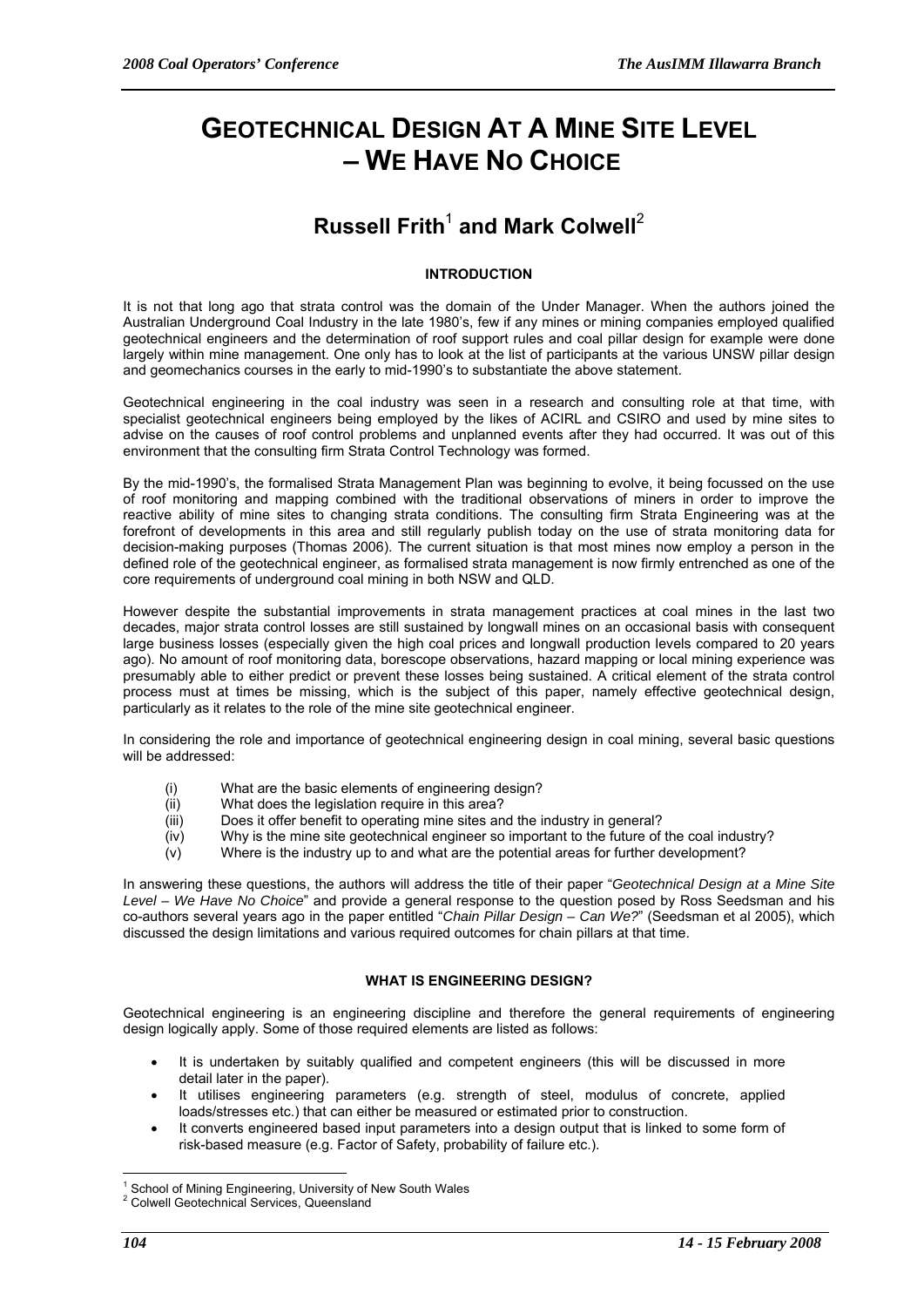- The design is implemented or constructed usually under the direct supervision of the designer or team of designers.
- The design methodology is transparent in its content, is numbers based and is amenable to independent review and audit.

What is not engineering design (as it does not meet the above requirements) are strata control practices that unfortunately still find use in the coal industry and are based on such considerations as:

 "*the roof looks to be in good condition/has only moved 3 mm prior to longwall retreat, therefore secondary support needs for extraction are minimal*"

"*we'll do what we have done before because it has worked in the past*"

In fairness to the industry, without the availability of well founded geotechnical design methods that are focussed on coal mine strata control, mining personnel have had little option but to revert to site-specific observational "design", i.e. essentially rely on previous local experience and in many situations this has proven to be effective. However such methods tend to be unreliable when the geotechnical conditions change but go unnoticed. Only when strata control difficulties become visibly apparent (often during longwall retreat) do such changes in conditions become evident, by which time significant business losses are usually sustained even if effective remedial measures are put in place prior to a major fall of ground.

There is also at least one well demonstrated characteristic of mining geomechanics that limits the effectiveness of the observational design approach, that being the step-change in behaviour/condition.

A good example of step-changes in roadway roof behaviour is found in data published by Gale et al (1992) whereby the roof softens in a series of discrete steps that are driven by ever-increasing roof displacement – see Figure 1. Roof behaviour is clearly not gradational (i.e. roof stability is not lost incrementally with increasing roof displacement) and a roof environment that is visibly stable at say 2 mm of movement may in fact be similarly stable at 10 mm but highly unstable at 20 mm with several metres of associated roof softening. The potential for such step-wise reductions in roof stability are a major obstacle to the reliability of observational type geotechnical design as demonstrably, the visible conditions or magnitude of the measured roof displacement prior to secondary extraction will not always provide a reliable basis predicting any associated roof stability changes.

It is noted that in addition to roadway roof behaviour there are similar step-wise changes in such subject areas as mining subsidence, coal rib stability and overburden weighting.

The contention of the authors is that the only way that the industry can improve its ability to predict strata stability prior to mining (whether development or secondary extraction) and prescribe effective control measures is through the routine use of credible geotechnical design that conforms to all of the basic requirements for engineering design listed previously.



**Figure 1 - Roof softening progression with displacement (Gale et al 1992)**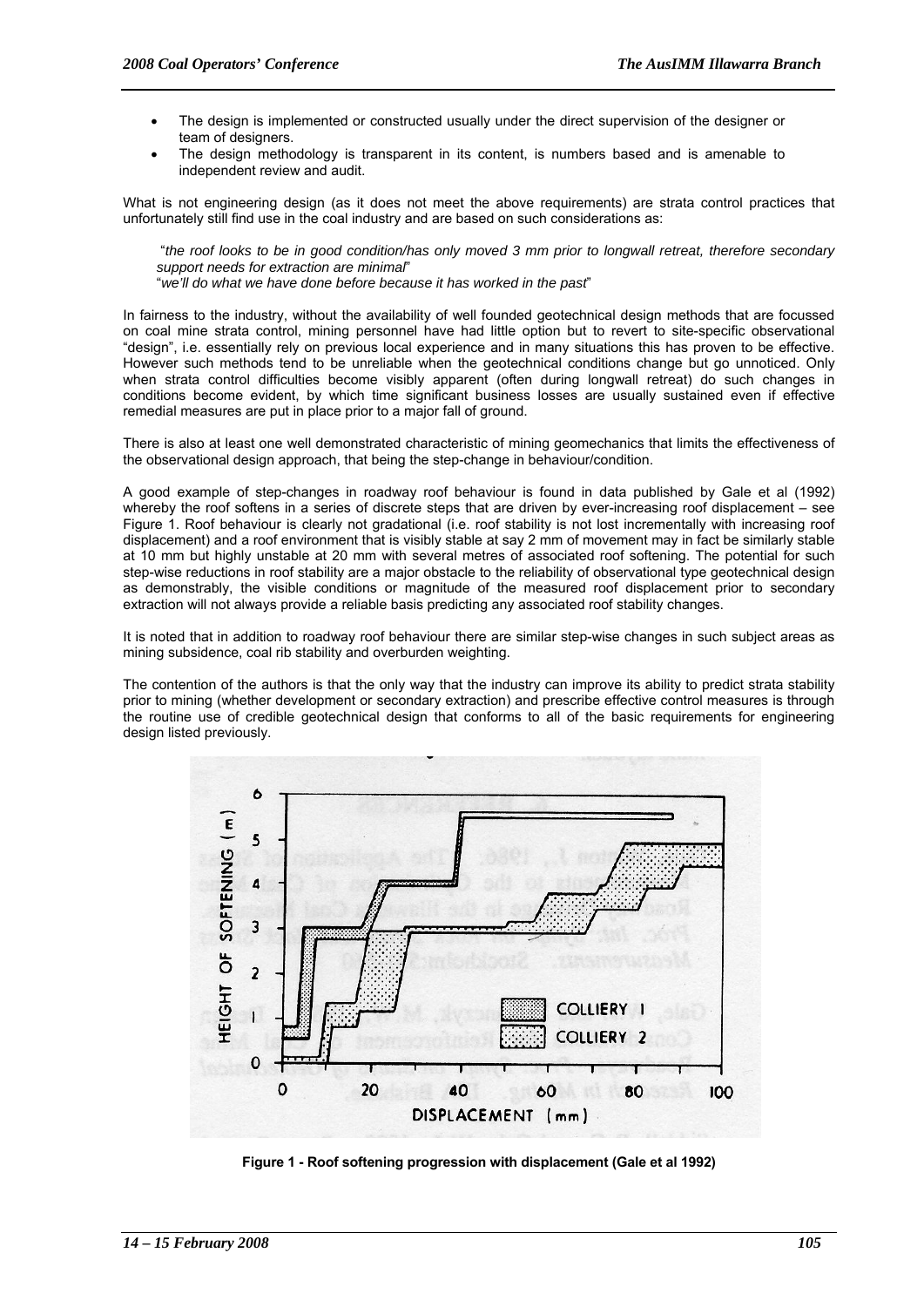Whilst on the subject of geotechnical design, one other subject area is commented upon. It is realistic to suggest that there is a point of view held by a significant segment of the rock mechanics fraternity that numerical modelling provides a researcher/consultant with a tool to undertake *real engineering* whereas empirical techniques offer only "simplistic formulae" (Tarrant, 2005). It would be naïve for any researcher, whose objective is to provide an underground coal mining industry with a widely accepted empirical geomechanics model, to be unaware of this point of view.

The first point to make is that empirical methods of design are absolutely not "trial and error" as was suggested by Tarrant (Tarrant 2005) in attempting to justify his adoption of a numerical modelling design approach to tailgate strata support in preference to existing empirical methods.

The authors would also like to note that probably the greatest scientist who ever lived (Sir Isaac Newton) made liberal use of empirical methods (that being the use of observations and data in developing sound reasoning) in his research work that ultimately led to his theory of universal gravitation as contained in what is generally accepted to be the greatest science book ever written, his *Principia* of 1687 (Bardi 2006). Furthermore those exact same principles were used by NASA nearly 300 years later in arguably man's greatest achievement, namely the moon landings of the late 1960's and early 1970's.

If the use of empirical methods were good enough for Newton in trying to develop an understanding of the universe and NASA in sending man to the moon, they are certainly good enough for the geotechnical engineering fraternity in trying to establish the fundamental laws of strata mechanics in coal mines.

The authors have in the past and will continue into the future to combine empirical observations and data with sound analytical methods and reasoning in attempting to further our understanding of the response of the geotechnical environment to mining and provide improved methods of analysis and design. To the best of the authors knowledge, this is the only approach that has been able to provide mine site geotechnical engineers with the transparent and useable design and assessment tools that they so desperately need. The current availability of such tools will be discussed in more detail later on.

#### **WHAT DOES THE LEGISLATION REQUIRE?**

Whilst the relevant legislation in NSW and QLD is worded differently, the intent in relation to strata control practices are essentially the same, as follows:

- (i) investigate those factors that influence strata stability
- (ii) estimate the likely geological/geotechnical conditions to be encountered
- (iii) estimate strata stability in the conditions likely to be encountered
- (iv) prescribe support measures to ensure strata stability

The QLD Regulations even go so far as to use the phrases "strata support methods shall be designed" and "records of numerical calculations used…" Clearly the intent is for a pro-active and engineering based geotechnical design process.

Another legal requirement that all practicing geotechnical engineers should be aware of is AS3905:12 (1999) entitled "Guide to AS9001:1994 for architectural engineering and design practices". Whilst this standard is not directly quoted in mining legislation, one of the defences under Queensland Mining Law for example, is that due consideration has been given to relevant standards and guidelines. Clearly this is one such standard and the industry would possibly benefit by being aware of and adopting its general principles, which are not onerous and would almost certainly contribute to improved practice.

Basically the relevant legislation requires that credible geotechnical design is undertaken on a pro-active basis. Given this, the paper will now examine some of the other associated benefits to both operating mines and the industry in general.

#### **BENEFITS TO OPERATING MINES AND THE INDUSTRY IN GENERAL**

In addition to the benefit of compliance with the requirements of relevant mining law and the defence position that it provides, there are other tangible benefits of ensuring that credible engineering based design is undertaken for all geotechnical matters.

As an example, few of us would travel on commercial airliners if we suspected for one second that Boeing and Airbus Industries simply took their best guess, built planes that looked about right and then relied on a management plan should problems eventuate during operations. Whilst detailed and rigorous engineering design is no guarantee of success in any field of engineering, the likelihood of problems occurring must surely be significantly reduced in line with its use.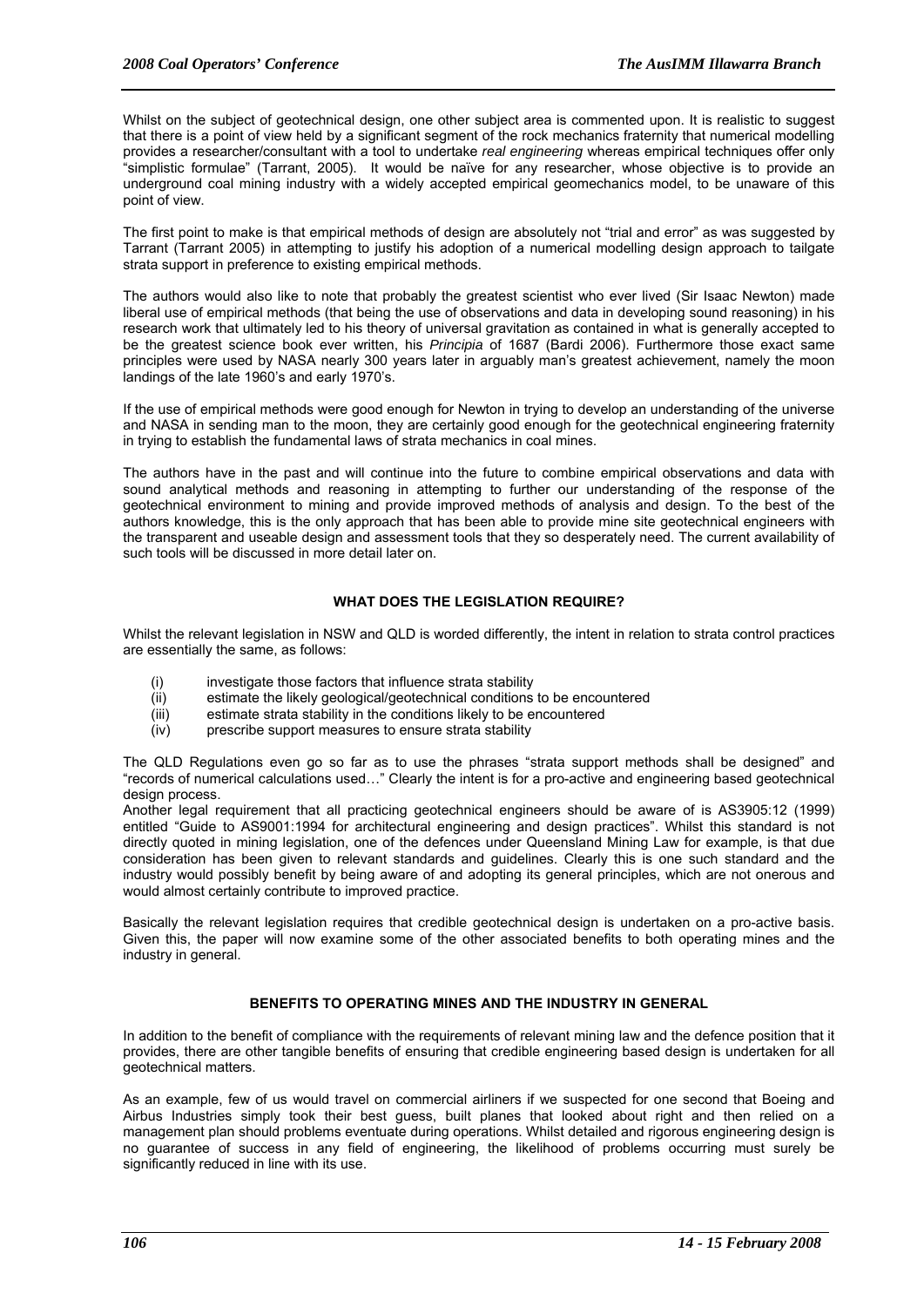When the consequences of inadequate strata control are considered (safety, financial and reputation), the case for and resources required to undertake credible engineering design for strata control practices are easy to justify. It is simply not good business to take undue risks in the area of strata control and the quotation at the bottom of all of Dan Payne's e-mails holds true:

"*Nature cannot be tricked or cheated. She will give up to you the object of your struggles only after you have paid her price" (Napoleon Hill)* 

In this case, her "price" is the use of fit for purpose ground support/pillar dimensions etc. and the most reliable method of achieving this is surely through the use of credible and effective geotechnical design.

The other obvious benefit to operating mines of credible geotechnical design being undertaken by their own personnel are the professional developments that on-flow. There is nothing that focuses the mind of an engineer more than having to specify and fully document a geotechnical outcome in a transparent and auditable manner and then take responsibility for it by signing off the relevant documentation. This is the basis of real "engineering" as compared to the "geotechnician" type work undertaken in the on-going implementation of the strata management process (e.g. extensometry data collection and processing, borescoping, mapping etc.).

There is little doubt the coal industry will benefit hugely as more of its geotechnical personnel become proficient in the various areas of geotechnical design and apply them on an on-going basis at operating mine sites. It is also noted that this has the added advantage of having the designer fully involved with the construction process (listed earlier as a requirement of engineering design in general terms) which is rarely the case when the designer is a third party consultant.

#### **WHY IS THE MINE SITE GEOTECHNICAL ENGINEER SO IMPORTANT TO THE FUTURE OF THE COAL INDUSTRY?**

Some may argue and indeed have argued that there is no requirement for the mine site based geotechnical engineer to be able to undertake geotechnical design. His or her role is apparently to collect and collate the geotechnical data, run the strata management plan, manage secondary support contracts and simply draft support plans as they are required. It has even been suggested that geotechnical design is essentially beyond the mine site geotechnical engineer's ability and that it should be solely the domain of those experienced persons who have come through a research and consulting background. The authors strongly disagree with this view and furthermore consider such a view would have long term detrimental effects.

If one examines the age and experience/background of senior geotechnical consultants working within the coal industry as well as the establishment of the various geotechnical consulting groups, some worrying trends emerge. Most senior geotechnical consultants are ex-ACIRL and it is now over 10 years since the geotechnical group within ACIRL essentially ceased operating. Most of the underground coal geotechnical consulting businesses were formed during the 1990's. To the authors' knowledge only one geotechnical business has been formed this current decade by any person(s) working in the Australian underground coal industry but not already actively operating as a geotechnical consultant.

However the most disturbing issue relates to an ageing group of senior geotechnical consultants/researchers within Australia; unfortunately most are on the wrong side of 50 and as best as the authors' can ascertain very few (if any) less than 40. During a period of unprecedented growth in Australian underground coal mining that is predicted to continue for many years yet (albeit with cycles), the reality is that within the next 10 years many of the senior industry geotechnical personnel are likely to be retired or at the very least significantly reducing their geotechnical activities.

Clearly this is all indicative of an unsustainable situation and more to the point, an underground coal geotechnical knowledge "void" is potentially looming unless the industry recognises this and puts some succession planning in place.

The real problem is that the geotechnical training grounds are now gone or nowhere near as vibrant as they once were. The mining group at ACIRL is no longer in existence and large research establishments such as the Chamber of Mines in South Africa, the USBM (now NIOSH) and Bretby in the UK are either closed down or only a shadow of their former selves. Similarly the number of strata control Ph.D's being awarded annually is at a very low level.

Whilst the authors are not suggesting that having a Ph.D is a requirement for a minesite strata control engineer, there is little doubt that one gains immeasurable benefit from spending three to six years studying an aspect of coal mine geotechnical engineering in the greatest detail and attempting to advance the associated level of knowledge and engineering. As well as then passing on that geotechnical knowledge and research "know-how" to others (i.e. mentoring).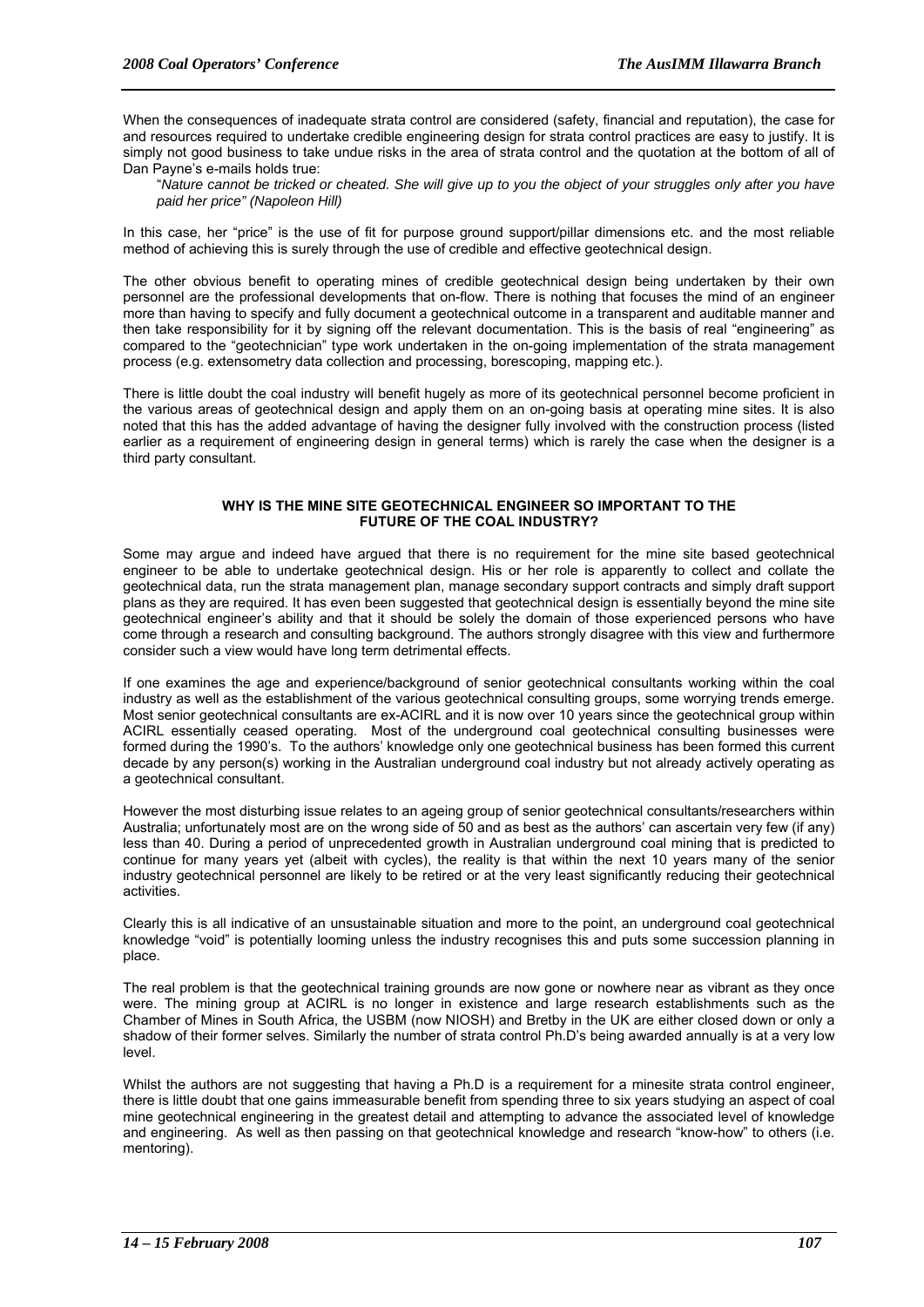With the traditional training grounds effectively gone and current strata control consulting companies being in huge demand and therefore doing much less geotechnical research than they used to, the question has to be asked as to what is the way forward?

#### **WHERE IS THE INDUSTRY UP TO AND SUGGESTIONS FOR THE FUTURE?**

Without doubt the industry has made significant advances in the area of professional development for strata control personnel, but clearly more needs to be done. Many of the mining companies have offered great support for the **Strata** 

Control Graduate Diploma offered by the UNSW and to-date more than 25 industry personnel have either completed the course or are in the process of completing it next year. This if nothing else is a clear indication that the role of the strata control engineer based at a mine site is becoming a specialist function (which it should be) requiring specific knowledge and training. The industry sees benefit in providing their personnel with appropriate qualifications and the individuals involved are prepared to opt for a career in this area.

However gaining a Graduate Diploma in Strata Control, a Masters in Rock Mechanics or even a Ph.D is not the end of the process. Competence in any discipline is a combination of skill and knowledge. A large parcel of knowledge can be gained in a classroom environment and tested under exam conditions. However as per the route to becoming a professional engineer or mine manager, a tertiary qualification is only a minimum requirement and the start of the process, not the end point. The competence requirement that is necessary to complement the knowledge component is that of skill, which is only borne of experience in the field. It is this aspect that now needs to be the focus of the industry so that mine site based strata control personnel become "engineers" in every sense of the word.

To achieve this, the following minimum requirements are suggested by the authors:

- (i) Training and Support mentoring/supervision in their role by suitably qualified and experienced personnel. Mentoring is a well recognised vital aspect of personal and professional development and needs to be intrinsic to our industry.
- (ii) Design tools and Methods in the same way that a ventilation officer would be unable to function effectively in their role without the availability of Ventsim for example, so a geotechnical engineer cannot function without fit for purpose design tools. A number are already available such as:
	- UNSW pillar design method(s) now available in Windows based software format as the "FOS Calculator" from Colwell Geotechnical Services
	- ALTS 2006
	- ADRS (Colwell 2004)
	- NIOSH produced publications and assessment software
	- ACARP project final reports that contain at least guidelines in a number of subject areas from research work (e.g. Frith and McKavanagh 2000, Hill 2006).

Clearly not every strata control design problem is currently covered by freely available design and assessment methods, but this situation is improving over time, in particular due to the efforts of the current Colwell Geotechnical Services industry project, whereby an analytical model for roadway roof stability is being combined with a large industry database of roadway roof stability experiences in an attempt to provide empirical/analytical design methodologies and software for mine roadways in longwall mining.

Even if a given mine site or mining company wishes to utilise third party providers for geotechnical design services, the need for mine site based geotechnical design capability still remains, as there is still the basis by which such consulting advice is either accepted or rejected by the mine site. It is well established that there is a fundamental need for decision-makers on engineering matters to evaluate third party consulting advice before implementation and make an informed decision as to whether to accept or reject it. Such a decision must be made on a credible basis, the undertaking of independent geotechnical design/evaluation by mine site personnel being an effective method of doing so.

The need for site based geotechnical assessment and design ability still remains and therefore, providing a full suite of design tools and associated professional development support should be one of, if not the top priority for the geotechnical fraternity within the Australian Coal Industry.

#### **SUMMARY**

The paper has attempted to provide a thought provoking discussion on the future importance of the mine site geotechnical engineer to the Australian underground coal industry and why it is vital that those persons have the skills and tools to be able to undertake credible geotechnical design as part of their job functions. That is not to say